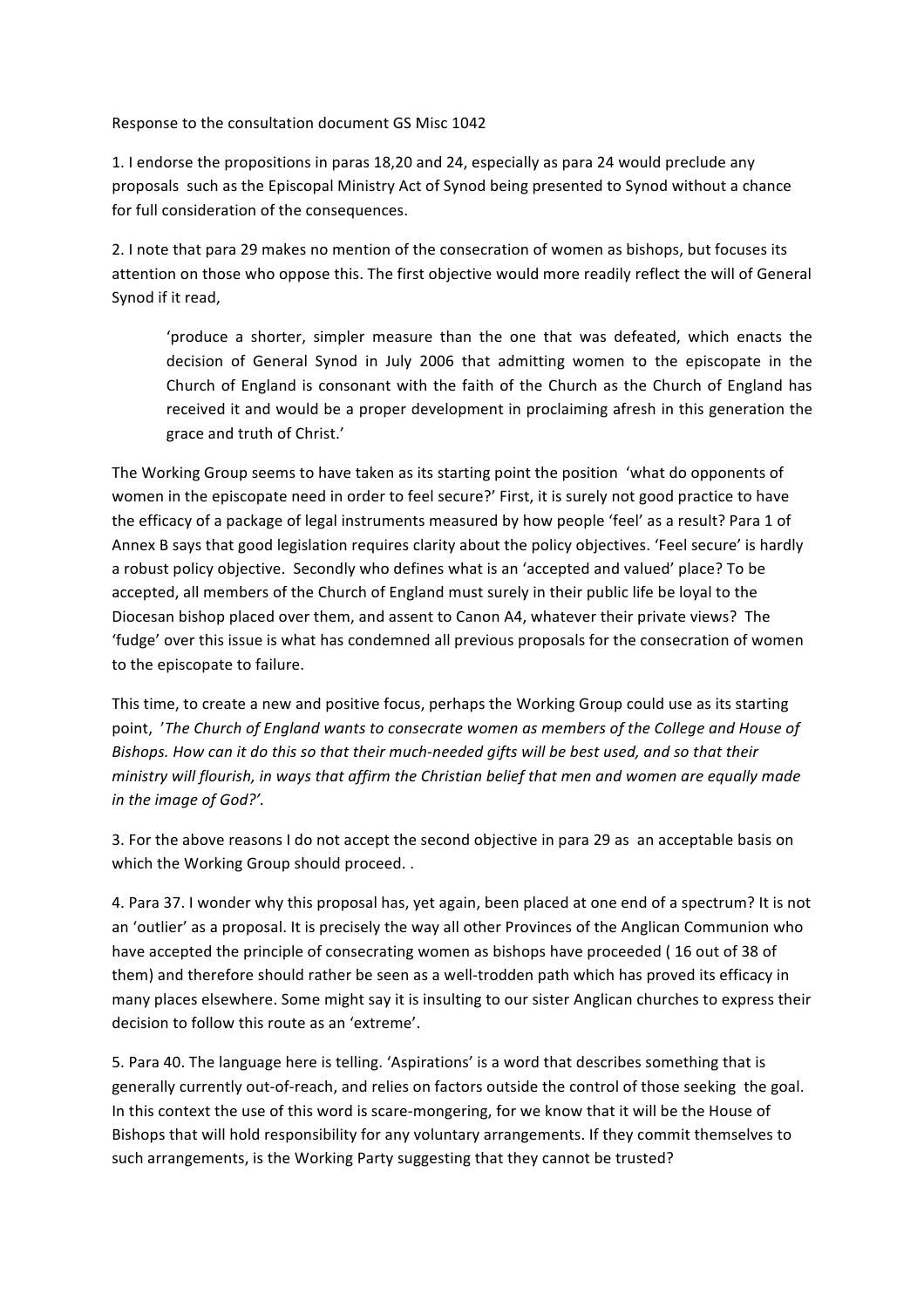6. Para 46. Let the Working Group be clear on what Parliament has actually indicated very clearly. From the debate in the House of Commons on  $12^{th}$  December 2012:

Simon Hughes, (Member of the Ecclesiastical Committee): 'The bishops need to know in advance ...that what they come up with will not be tripped up in Parliament, and we need to know in advance *that it is compatible with our principles of equality'.* 

Kate Green 'We on the Labour benches will not accept any solution that entrenches discrimination *against women bishops'.*

Second Church Estates Commissioner, Sir Tony Baldry, 'If we are going to have women bishops *everyone has agreed that we are going to have them – they have in every regard to be treated the* same as, and have the same powers, rights, privileges and disciplines as their male counterparts. '

7. Annex B. This whole Annex takes us again into a realm of complexity and potential misunderstanding that surely the House of Bishops has asked us to avoid. To present General Synod with a proposal with subtleties of distinction from a Measure that involve Canons – which bypass Parliament – seems to be putting the power into the hands of those who understand and interpret any such proposals – who tend to be lawyers – rather than straightforwardly in the hands of the members of the General Synod.

## Conclusions.

A. It has become clear that the fundamental issue facing the Church of England at this time is not about whether and how to admit women to the College and House of Bishops. It is about whether the Church of England chooses to affirm the equality of women and men under God. If it chooses so to affirm, then women must be made bishops on precisely the same terms of men, and those who dissent must be treated as individual loyal Anglicans but not given special treatment collectively.

If the Church of England chooses not to affirm women and men as equal under God, and chooses to put in place a formal collective space for dissenters, then it needs to be aware of the consequences:

- a common acceptance that the culture of the Church of England demeans women, with all the consequences that follow

- yet further lowering of morale amongst ordained women and those who value and admire their ministry, particularly ordained men

- a dwindling of applications by ordained women for senior appointments

- an erosion of confidence in bishops to face an issue and come down on the side of justice

B. My request therefore is that the Working Group considers the simplest possible legislative package, with no add-ons in other form, with the same rigour as any other potential solution. No previous working party, legislative group or revision committee has had that opportunity, and therefore General Synod has not had the opportunity to express a view on this proposal.

Any proposed solution will see a Final Approval vote in July 2015 at the earliest. Is there ANY good reason why the simplest possible legislation could not proceed as far as completion of the Article 8